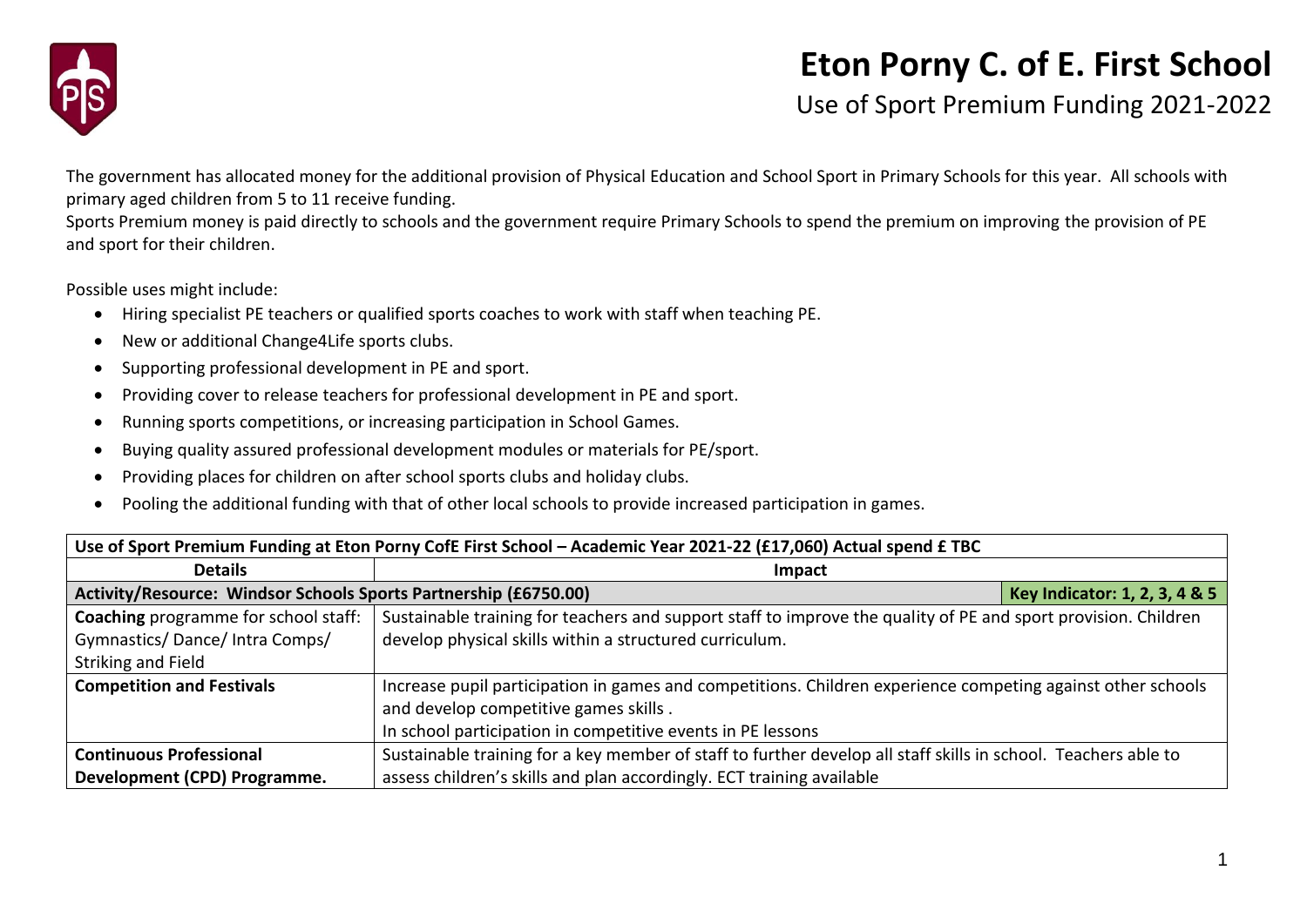| <b>Leadership and Volunteering</b><br><b>Active Me Programme</b>                                                                                                                                                                                                                                     | Providing children with the opportunity to promote activities at lunch and playtime through the Sports<br>Leaders scheme. They attend a training course provided by WSSP and are responsible for the organisation of<br>multi-skills activities and competition amongst their peers. Children learn how to develop sports leadership<br>skills.<br>12 week programme (1 hr) - Focusing on physical activity and health targeting inactive young people, pupils<br>showing low confidence. Includes coach delivery, pupil booklets and rewards. |                         |  |
|------------------------------------------------------------------------------------------------------------------------------------------------------------------------------------------------------------------------------------------------------------------------------------------------------|------------------------------------------------------------------------------------------------------------------------------------------------------------------------------------------------------------------------------------------------------------------------------------------------------------------------------------------------------------------------------------------------------------------------------------------------------------------------------------------------------------------------------------------------|-------------------------|--|
|                                                                                                                                                                                                                                                                                                      | Programme suitable for 8-12 pupils (KS1 or KS2). Delivered as an afterschool club.                                                                                                                                                                                                                                                                                                                                                                                                                                                             |                         |  |
| <b>Healthy minds</b>                                                                                                                                                                                                                                                                                 | The 6 week programme focuses on Mental Health, Well-Being and Resilience with young people. WSSP will<br>provide a tutor to your school for 2 hours a week for 6 weeks of delivery to classes or small groups in a PM<br>slot with a maximum class size of 30. This is for KS2 pupils.<br>Topics covered: Intro to mental health, managing mental wellbeing, dealing with an up and down day,<br>promoting emotional health, resilience, reframing failure, healthy coping strategies, mindfulness and self-<br>worth.                         |                         |  |
| <b>Activity/Resource: EYFS (£TBC)</b>                                                                                                                                                                                                                                                                |                                                                                                                                                                                                                                                                                                                                                                                                                                                                                                                                                | <b>Key Indicator:</b>   |  |
| <b>EYFS PE</b>                                                                                                                                                                                                                                                                                       | Offer of engaging PE lessons each week for EYFS as well as KS1 and KS2 pupils to encourage love of physical<br>activity both indoors and out                                                                                                                                                                                                                                                                                                                                                                                                   |                         |  |
| <b>EYFS resources</b>                                                                                                                                                                                                                                                                                | Purchase specific outdoor equipment that will present children with the opportunity to improve their reaction<br>skills, climbing, crawling and the opportunity to take appropriate risk                                                                                                                                                                                                                                                                                                                                                       |                         |  |
| Activity/Resource: Extra-Curricular activities (£TBC)                                                                                                                                                                                                                                                |                                                                                                                                                                                                                                                                                                                                                                                                                                                                                                                                                | Key Indicator: 1 & 4    |  |
| <b>Extra-curricular activities</b><br>-Yr3 & 4 Cross Country club run by<br>school staff. Medals for children<br>achieving over 5miles.<br>-Outdoor Activities<br>-Go Noodle<br>-Rounders<br>-Scrumys (Rugby)<br>-Little Musketeers (Fencing)<br>-Nutritional Ninja (Cooking)<br>-Football<br>-Dance | Planned matrix for clubs to be led by staff and external coaches in order to promote sport development,<br>health & life skills and physical activity: sports, healthy eating, gardening.<br>Factor in purchasing of resources needed to run these activities                                                                                                                                                                                                                                                                                  |                         |  |
| Activity/Resource: Equipment ( £TBC )                                                                                                                                                                                                                                                                |                                                                                                                                                                                                                                                                                                                                                                                                                                                                                                                                                | <b>Key Indicator: 1</b> |  |
| <b>Equipment Storage</b>                                                                                                                                                                                                                                                                             | Invest in storage for Scooters, bikes to encourage active travel to school and storage to keep outdoor assault<br>course equipment.                                                                                                                                                                                                                                                                                                                                                                                                            |                         |  |